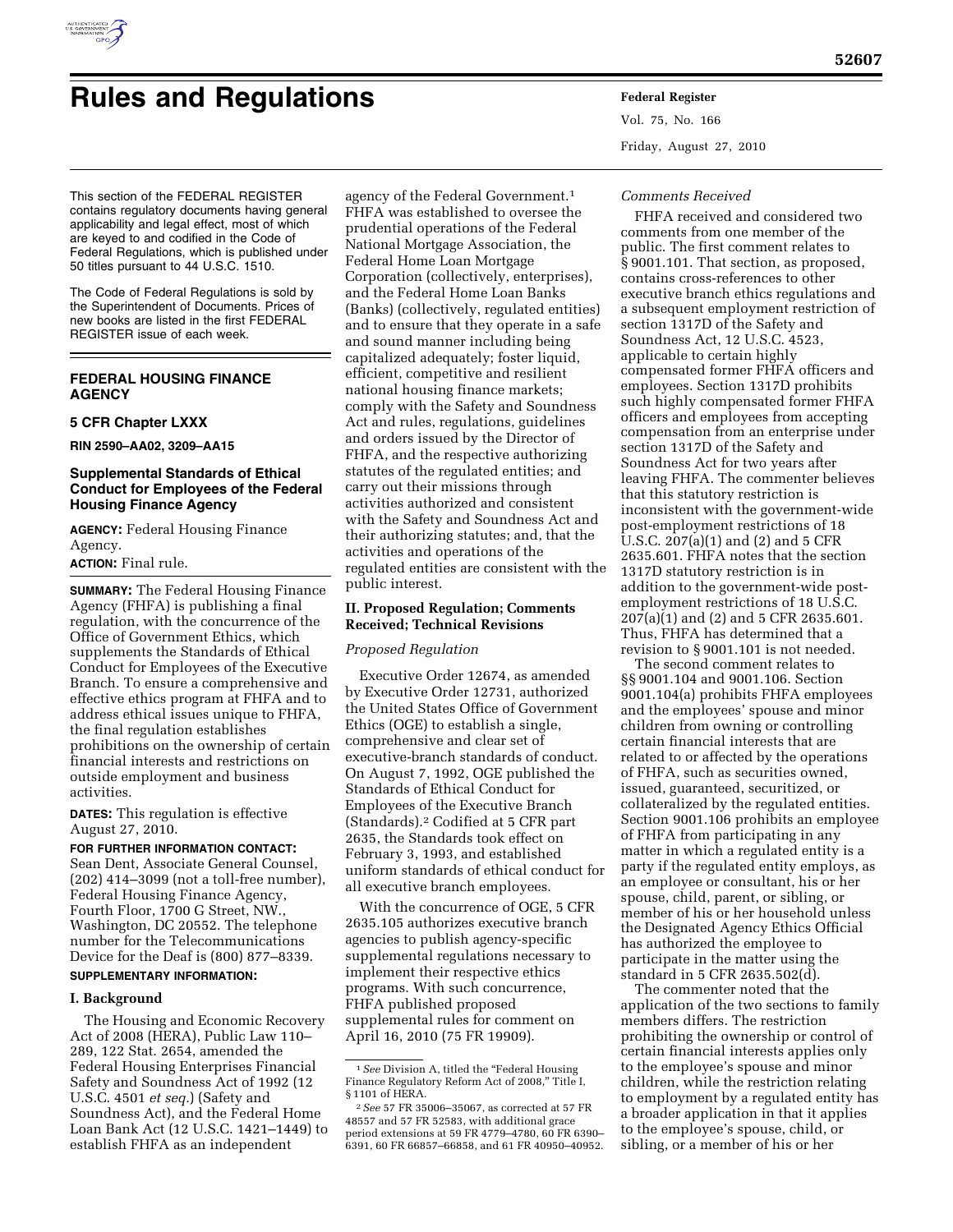**52608 Federal Register** / Vol. 75, No. 166 / Friday, August 27, 2010 / Rules and Regulations

household. The commenter believes that FHFA and supplements the Standards FHFA's inclusion of family and household members in § 9001.106 but not in § 9001.104 might lead the public to question the different treatment and increase public uncertainty and confusion and make it more difficult for employees to distinguish between the restrictions that apply.

The different application of the two sections conforms to law and regulation. FHFA notes that the restriction in § 9001.104 prohibiting the ownership or control of certain financial interests conforms to the scope of the government-wide conflicting financial interests law at 18 U.S.C. 208, which applies to the employee and to the employee's spouse and minor children, individuals whose financial interests are by law attributed to the employee. The requirement to receive prior approval before employment by a regulated entity of the employee's spouse, child, sibling, or a member of his or her household in § 9001.106 is intended to determine whether the employment could raise questions about the employee's impartiality in performing his or her duties under the Standards.

# *Issuance of Final Regulation With Technical and Clarifying Revisions; Immediate Effective Date*

Section 9001.101 has been revised to add a reference to the regulation concerning the post-employment restriction for senior examiners at 12 CFR part 1212. Clarifying provisions have been added to §§ 9001.104(d) and 9001.105(b), as discussed below under the Section-by-Section Analysis.

FHFA, with the concurrence of OGE, has determined that the following supplemental rules that are contained in the proposed regulation, which adds a new 5 CFR chapter LXXX, consisting of part 9001, are necessary to implement successfully the ethics program of FHFA in light of the unique programs and operations of FHFA. Thus, FHFA is publishing as final the regulation as proposed with the technical revisions noted above. The final regulation has an immediate effective date for good cause. The final regulation, which affects only FHFA employees, is necessary to ensure the public trust in FHFA operations and it provides employees with adequate notice and time to report prohibited holdings and outside employment.

#### **III. Section-by-Section Analysis**

The following is a section-by-section analysis of the regulation.

## *Section 9001.101 General*

Section 9001.101 explains that the regulation applies to all employees of

found in 5 CFR part 2635. It also requires that employees of FHFA must comply with the Standards, this part, guidance and procedures established pursuant to this part, the regulation concerning the post-employment restriction for senior examiners at 12 CFR part 1212, and any additional rules of conduct that FHFA is authorized to issue. It also notes that employees should contact the Designated Agency Ethics Official (DAEO) if they have questions about any provision of this regulation or other ethics-related matters.

The section also contains crossreferences to other executive branch ethics regulations and a subsequent employment restriction of section 1317D of the Safety and Soundness Act, 12 U.S.C. 4523, applicable to certain highly compensated former FHFA officers and employees, including FHFA Director, along with an annual employee notification requirement as to that statutory restriction. Section 1317D prohibits such highly compensated former FHFA officers and employees, and the Director, from accepting compensation from an enterprise under section 1317D of the Safety and Soundness Act for two years after leaving FHFA.

#### *Section 9001.102 Definitions*

Section 9001.102 defines the key terms used in the regulation.

*Affiliate* is defined as any entity that controls, is controlled by, or is under common control with another entity.

*Designated Agency Ethics Official,* or *DAEO,* as also used in 5 CFR part 2635, and ''alternate DAEO'' are defined as the individuals so designated by the Director, FHFA. The DAEO is responsible for designating agency ethics officials and ethics designees, as such terms are used in 5 CFR part 2635. The alternate DAEO acts as the DAEO in the DAEO's absence.

*Director* is defined to mean the Director of FHFA or his or her designee.

*Employee* is defined to mean an officer or employee of FHFA, including a special Government employee. For purposes of this part, it also is defined as an individual on detail from another agency to FHFA for a period of more than 30 days.

*Enterprise* is defined as the Federal National Mortgage Association or the Federal Home Loan Mortgage Corporation.

*Federal Home Loan Bank* or *Bank* is defined to mean a Bank established under the Federal Home Loan Bank Act; the term "Federal Home Loan Banks"

means, collectively, all the Federal Home Loan Banks.

*Federal Home Loan Bank System* is defined to mean the Federal Home Loan Banks under the supervision of FHFA.

*Regulated entity* is defined to mean the Federal National Mortgage Association and any affiliate thereof; the Federal Home Loan Mortgage Corporation and any affiliate thereof; or any Federal Home Loan Bank; the term ''regulated entities'' means, collectively, the Federal National Mortgage Association and any affiliate thereof; the Federal Home Loan Mortgage Corporation and any affiliate thereof; and the Federal Home Loan Banks.

*Safety and Soundness Act* is defined to mean the Federal Housing Enterprises Financial Safety and Soundness Act of 1992 (12 U.S.C. 4501 *et seq.*), as amended by the Housing and Economic Recovery Act of 2008 (HERA), Public Law 110–289, 122 Stat. 2654 (2008).

*Security* is defined to mean all interests in debt or equity instruments. The term includes, without limitation, secured and unsecured bonds, debentures, notes, securitized assets and commercial paper including loans securitized by mortgages or deeds of trust and securities backed by such instruments, as well as all types of preferred and common stock. The term encompasses current and contingent ownership interests including any beneficial or legal interest derived from a trust. Such interest includes any right to acquire or dispose of any long or short position in such securities and also includes, without limit, interests convertible into such securities, as well as options, rights, warrants, puts, calls and straddles with respect thereto. The term shall not, however, be construed to include deposit accounts, such as checking, savings, or money market deposit accounts.

#### *Section 9001.103 Waivers*

Section 9001.103 authorizes the DAEO to grant employees of FHFA written waivers of any provision of the FHFA regulation based upon a determination that the waiver will not result in conduct inconsistent with 5 CFR part 2635 or otherwise prohibited by law, and that application of the provision is not be necessary to ensure public confidence in the impartiality and objectivity with which the programs of FHFA are administered. In granting a waiver under § 9001.103, the DAEO may require the employee to take further action, including executing a written disqualification statement. This provision is intended, in appropriate cases, to ease the burden that these supplemental regulations will impose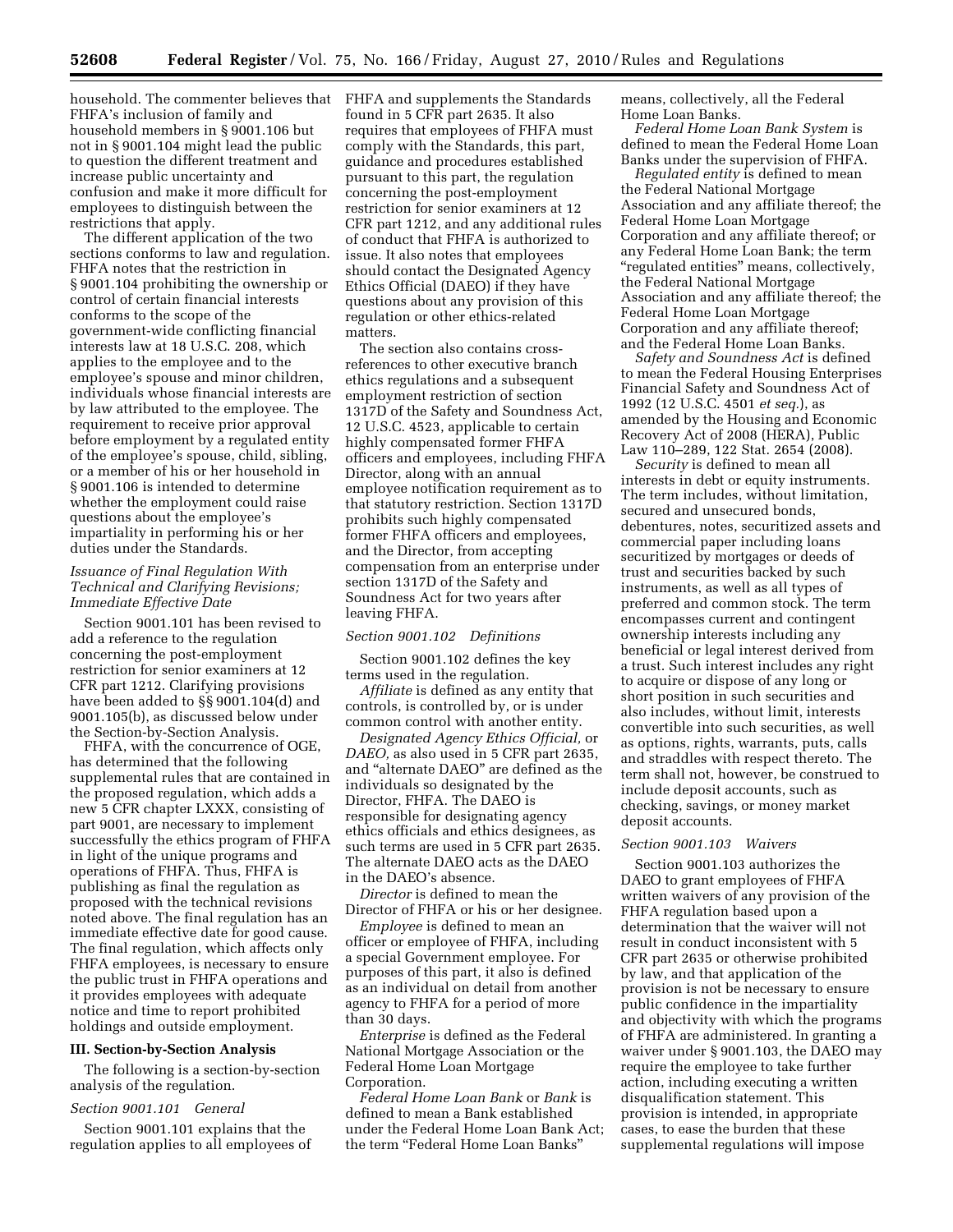on employees of FHFA while ensuring that employees do not engage in actions or hold financial interests that may interfere with the objective and impartial performance of their official duties.

## *Section 9001.104 Prohibited Financial Interests*

Section 9001.104(a) prohibits FHFA employees and the employees' spouse and minor children from owning or controlling certain financial interests that are related to or affected by the operations of FHFA, such as securities owned, issued, guaranteed, securitized, or collateralized by the regulated entities. This prohibition does not apply to special Government employees.3 The prohibition of § 9001.104(a) is based on the view of FHFA that permitting FHFA employees and their spouse and minor children directly or indirectly to own or control securities owned, issued, guaranteed, securitized, or collateralized by the regulated entities would cause a reasonable person to question the impartiality with which FHFA programs are administered. Specifically, FHFA believes that there is a direct and appropriate nexus between the prohibition against owning or controlling such securities as applied both to employees and to the spouses and minor children of employees and the efficiency of the service.

In addition, while Federal conflict of interest statutes and the Standards prohibit an employee of FHFA from participating in matters in which the employee or the employee's spouse or minor children have a conflicting financial interest, FHFA has determined that a broader ban is more effective in ensuring that no reasonable person could question the impartiality and objectivity of the agency's actions. The broader ban of § 9001.104(a) establishes a clear prohibition that will be easily understood by observers of FHFA.

Moreover, the prohibition will substantially reduce the burden on FHFA and FHFA employees to determine the scope of the prohibition for each employee. By promulgating a broad ban that excludes all securities owned, issued, guaranteed, securitized, or collateralized by the regulated entities, § 9001.104(a) will substantially reduce the need for FHFA employees,

the DAEO, and other agency ethics officials or counselors to determine the financial interests prohibited by each employee's duties.

Section 9001.104(b) also attributes to an FHFA employee, or to the employee's spouse and minor children, securities he or she is prohibited from holding directly by § 9001.104(a) that are held by certain described third-party entities.

Section § 9001.104(c) permits an FHFA employee and the employee's spouse and minor children to own interests in publicly-traded or publiclyavailable diversified mutual or other collective diversified investment funds that contain within their portfolios interests that they are prohibited from holding by § 9001.104(c). Under this provision, ownership of such investment funds are permitted as long as the employee or the employee's spouse or minor children do not have the ability to control the fund or its portfolio, and the fund does not have an objective or practice of concentrating its investments in securities of a regulated entity or the regulated entities generally, and less than 25 percent of the total holdings of the fund are comprised of securities owned, issued, guaranteed, securitized, or collateralized by one or more regulated entities.

This exception to § 9001.104(a) reflects the view of FHFA that the prohibition on owning or controlling securities of the regulated entities should not be extended to publiclytraded or publicly-available mutual funds or other collective investment funds that are diversified and over which employees have no control, since it would be unreasonable to require employees to divest themselves of such mutual funds based on investment decisions in which they played no role. FHFA believes that allowing an FHFA employee and the employee's spouse and minor children to own interests in publicly-traded or publicly-available diversified mutual funds and collective investment funds will not endanger the impartiality or objectivity of FHFA, even if these funds held some limited interest in securities owned, issued, securitized, guaranteed, or collateralized by one or more of the regulated entities.

Section 9001.104(d) requires employees of FHFA, within 30 calendar days commencement of employment, to report to the DAEO in writing all financial interests that they acquired prior or the commencement of their employment, and that they are prohibited from holding by § 9001.104(a). Employees are required to divest such interests, within 90 calendar days of the date reported, unless they

receive a written waiver from the DAEO in accordance with § 9001.103. The section imposes a similar reporting and divestiture requirement upon employees who acquire, without specific intent, financial interests prohibited by § 9001.104(a). Section 9001.104(d) has been clarified to provide expressly that the reporting and divestiture requirements also apply to prohibited financial interests acquired prior to the effective date of this part.

#### *Section 9001.105 Outside Employment*

This section is designed to balance several important ethical principles against an employee's right to engage in outside activities. Paragraph (a) of the section prohibits an FHFA employee, except for a special Government employee, from engaging in paid or unpaid employment with (1) a person, other than a State or local government, who is a registered lobbyist engaged in lobbying activities concerning FHFA programs; (2) any regulated entity, or (3) the Office of Finance of the Federal Home Loan Bank System. FHFA is of the view that such a policy against active participation in such businesses is necessary to protect against questions regarding the impartiality and objectivity of employees and the administration of the programs of FHFA. FHFA believes that it will hinder FHFA in meeting its missions if members of the public could question whether employees are using their public positions or connections at FHFA to advance alternate careers.

Furthermore, in accordance with 5 CFR 2635.803, FHFA is of the view that it is necessary or desirable for the purpose of administering its ethics program to require FHFA employees to obtain approval before engaging in outside employment or activities. An approval requirement helps ensure that potential ethical problems are resolved before employees begin outside employment or activities that could involve a violation of applicable statutes and standards of conduct.

Thus, § 9001.105(b)(1) provides that an FHFA employee, other than a special Government employee, must obtain advance written approval from the employee's supervisor and the concurrence of the DAEO before engaging in any outside employment.

FHFA has added clarifying language to § 9001.105(b)(2) addressing outside employment commenced by employees before the effective date of this part. An employee who commenced engaging in any outside employment not prohibited under § 9001.105(a) before the effective date of this part must request written approval from his or her supervisor and

<sup>&</sup>lt;sup>3</sup>The term "special Government employee" is defined in 5 CFR 2635.102 to mean ''those executive branch officers or employees specified in 18 U.S.C. 202(a). A special Government employee is retained, designated, appointed, or employed to perform temporary duties either on a full-time or intermittent basis, with or without compensation, for a period not to exceed 130 days during any consecutive 365-day period.''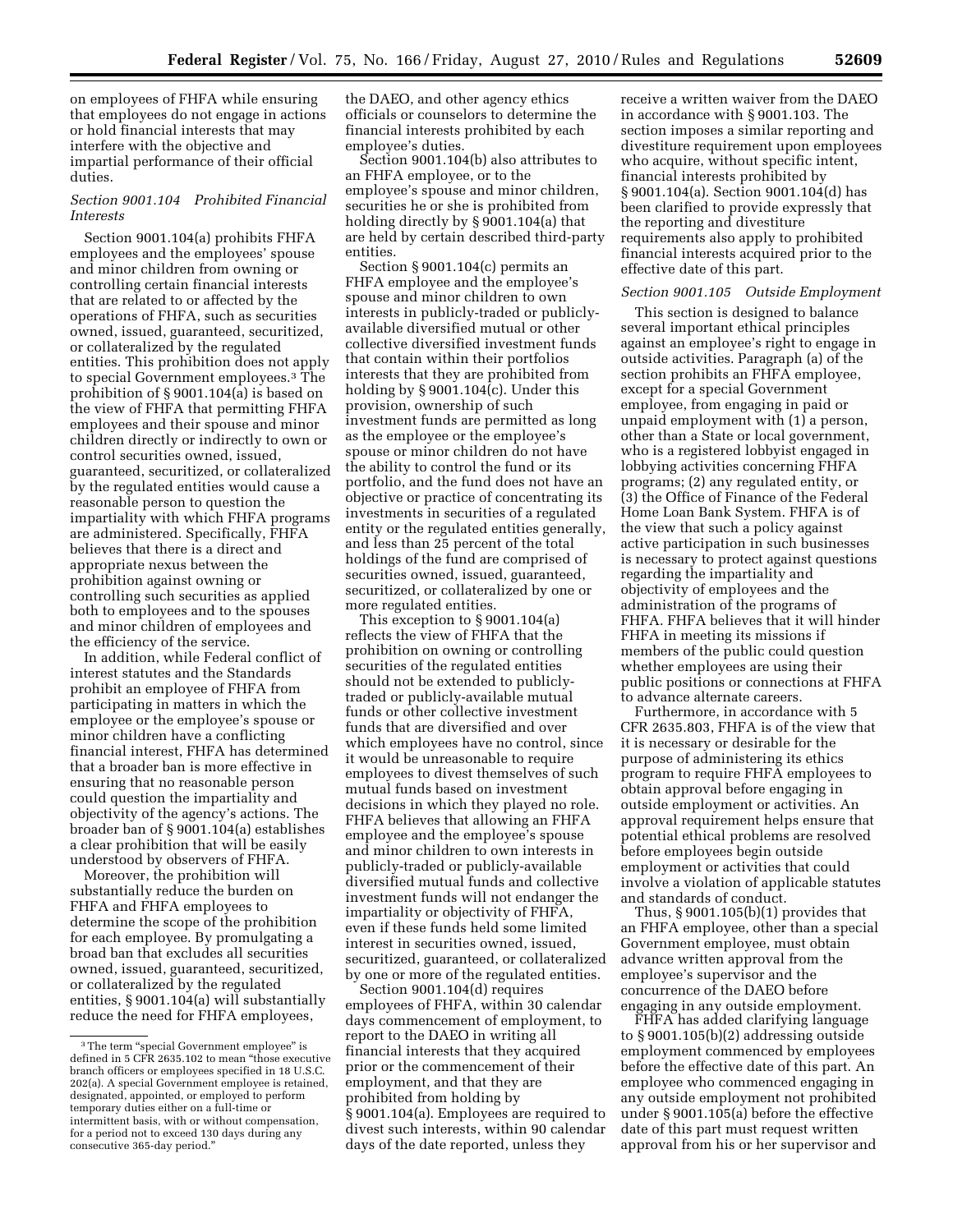the concurrence of the DAEO within 30 calendar days of the effective date. The employee may continue engaging in the outside employment while the request is under review.

Section 9001.105(b)(2) also addresses outside employment by new employees. An employee who before being employed by FHFA commenced engaging in any outside employment not prohibited under § 9001.105(a) must request written approval from his or her supervisor and the concurrence of the DAEO within 30 calendar days of commencing employment with FHFA. The new employee may continue engaging in the outside employment while the request is under review.

Paragraph (c) to § 9001.105 broadly defines outside employment to cover any form of non-Federal employment or business relationship involving the provision of personal services, whether or not for compensation, other than in the discharge of official duties. It also includes writing when done under an arrangement with another person or entity for production or publication of the written product. It does not, however, include participation in the activities of nonprofit charitable, religious, professional, social, fraternal, educational, recreational, public service, or civic organizations, unless such activities are for (1) compensation other than reimbursement of expenses, (2) the organization's activities are devoted substantially to matters relating to the employee's official duties as defined in 5 CFR 2635.807(a)(2)(i)(B) through (E) and the employee will serve as officer or director of the organization, or (3) the activities will involve the provision of consultative or professional services. *Consultative services* is defined to mean the provision of personal services by an employee, including the rendering of advice or consultation, which requires advanced knowledge in a field of science or learning customarily acquired by a course of specialized instruction and study in an institution of higher education, hospital, or similar facility. *Professional services* is defined to mean the provision of personal services by an employee, including the rendering of advice or consultation, which involves application of the skills of a profession as defined in 5 CFR 2636.305(b)(1) or involves a fiduciary relationship as defined in 5 CFR 2636.305(b)(2).

A note following paragraph (c) of § 9001.105 pertains to the special approval requirement set out in both 18 U.S.C. 203(d) and 205(e), respectively, for certain representational activities otherwise covered by the conflict of interest restrictions on compensation and activities of employees in claims

against and other matters affecting the Government. The note explains that an employee who wishes to act as agent or attorney for, or otherwise represent his or her parents, spouse, children, or any person for whom, or any estate for which, he or she is serving as guardian, executor, administrator, trustee, or other personal fiduciary in such matters must obtain the approval required by law of the Government official responsible for the employee's appointment in addition to the regulatory approval that is required in § 9001.105.

Section 9001.105(d) sets out the procedures for requesting prior approval to engage in outside employment initially, or within seven calendar days of a significant change in the nature or scope of the outside employment or the employee's official position. Paragraph (e) of § 9001.105 provides that the concurrence of the DAEO will be granted only upon a determination that the outside employment is not expected to involve conduct prohibited by statute or Federal regulation, including 5 CFR part 2635 and this part.

Section 9001.105(f) provides that the DAEO may issue written instructions governing the submission of requests for approval of and concurrence with outside employment. The written instructions may exempt categories of employment from the prior approval and concurrence requirement based on a determination that employment within those categories will generally be approved and will likely not involve conduct prohibited by Federal law or regulation, including 5 CFR part 2635 and this part.

## *Section 9001.106 Restrictions Resulting From Employment of Family and Household Members*

Section 9001.106 prohibits an employee of FHFA from participating in any matter in which a regulated entity is a party if the regulated entity employs, as an employee or consultant, his or her spouse, child, parent, or sibling, or member of his or her household unless the DAEO has authorized the employee to participate in the matter using the standard in 5 CFR 2635.502(d). Section 9001.106 requires such an employee to make a written report to the DAEO within 30 calendar days of employment by a regulated entity of the employee's spouse, child, parent, sibling, or member of his or her household. This requirement is intended to eliminate the potential for any appearance of preferential treatment in those instances where employment of a family member or a member of the employee's household would be likely to raise

questions regarding the appropriateness of actions taken by the employee or FHFA.

# *Section 9001.107 Other Limitations*

Section § 9001.107(a) references the statutory restriction on financial interests applicable to the Director, the Deputy Director of the Division of Enterprise Regulation, the Deputy Director of the Division of Federal Home Loan Bank Regulation, and the Deputy Director for Housing Mission and Goals. These individuals are subject to additional financial interest limitations set forth in section 1312(g) of the Safety and Soundness Act (12 U.S.C. 4512(g)). Section 1312(g) provides that the Director and each Deputy Director may not—

(1) Have any direct or indirect financial interest in any regulated entity or entity-affiliated party; 4

(2) Hold any office, position, or employment in any regulated entity or entity-affiliated party; or

(3) Have served as an executive officer or director of any regulated entity or entity-affiliated party at any time during the three-year period preceding the date of appointment or designation of such individual as Director or Deputy Director, as applicable.

Paragraph (b) of § 9001.107 provides that if an employee or the spouse or minor children of the employee directly or indirectly owns a financial interest in a member of a Bank or in a financial institution such as a mortgage bank, mortgage broker, bank, thrift, or other financial institution that originates, insures, or services mortgages that are owned, issued, guaranteed, securitized, or collateralized by a regulated entity, the employee is cautioned not to violate the statutory prohibition against financial conflicts of interest set forth in 18 U.S.C. 208. The language notes that the government-wide *de minimis* and other exceptions set forth in 5 CFR 2640.202 are applicable to the ownership or control of interests in such financial institutions. Employees are encouraged to seek a determination from the DAEO as to whether the financial interest in the member of a Bank or in the financial institution creates a financial conflict of interest or an appearance of a conflict of interest and whether the employee should disqualify himself or herself from participating in an official capacity in a particular matter involving the financial institution.

<sup>&</sup>lt;sup>4</sup>The term "entity-affiliated party" is defined in section 1301(11) of the Safety and Soundness Act (12 U.S.C. 4502(11)).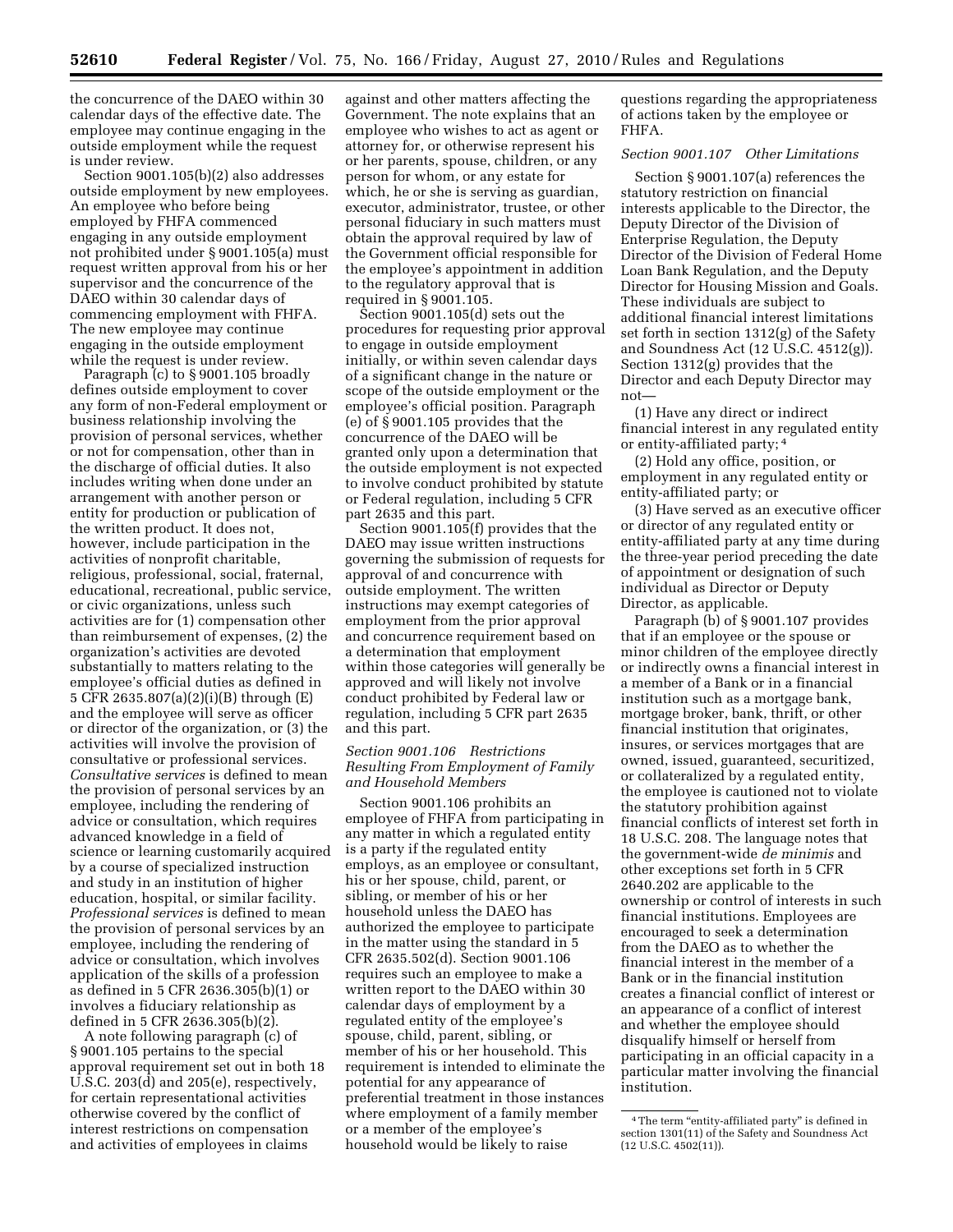## *Section 9001.108 Prohibited Recommendations*

Section 9001.108 prohibits an employee of FHFA from recommending, suggesting, or giving advice to any person with respect to financial transactions or investment actions involving the acquisition, sale, or divestiture of securities of a regulated entity. The Standards at 5 CFR 2635.703 prohibit an employee from allowing the improper use of nonpublic information to further his or her private interest or that of another, whether through advice or recommendation or by knowing unauthorized disclosure. The section supplements 5 CFR 2635.703 in that it expressly prohibits FHFA employees from using or creating the appearance of using information that is not available to the general public to further a private interest. The prohibition is also intended to eliminate any misunderstanding or harm that could result from such a recommendation. For example, an investor should not be misled into believing, pursuant to the recommendation of an FHFA employee, that the securities of a particular regulated entity regulated by FHFA is a sound buy because the investor believes that the employee may have access to inside information.

# *Section 9001.109 Prohibited Purchase of Assets*

Section 9001.109 prohibits employees, the spouses of employees, and the minor children of employees of FHFA from purchasing real or personal property from the regulated entities unless it is sold at public auction or by other means that would ensure that the selling price of the property is the asset's fair market value. This prohibition supplements the general prohibition in 5 CFR 2635.702 against the use of public office for private gain.

## **Regulatory Impacts**

## *Paperwork Reduction Act*

The regulation does not contain any information collection requirement that requires the approval of OMB under the Paperwork Reduction Act (44 U.S.C. 3501 *et seq.*).

## *Regulatory Flexibility Act*

The Regulatory Flexibility Act (5 U.S.C. 601 *et seq.*) requires that a regulation that has a significant economic impact on a substantial number of small entities, small businesses, or small organizations must include an initial regulatory flexibility analysis describing the regulation's impact on small entities. Such an analysis need not be undertaken if the

agency has certified that the regulation does not have a significant economic impact on a substantial number of small entities. 5 U.S.C. 605(b). FHFA has considered the impact of the regulation under the Regulatory Flexibility Act. FHFA certifies that the regulation is not likely to have a significant economic impact on a substantial number of small business entities because the regulation is applicable only to employees of FHFA.

#### **List of Subjects in 5 CFR Part 9001**

Administration, Conflict of interests, Ethics, Government employees.

■ Accordingly, for the reasons stated in the preamble, FHFA, with the concurrence of OGE, is amending title 5 of the Code of Federal Regulations by adding a new chapter LXXX, consisting of part 9001, to read as follows:

## **CHAPTER LXXX—FEDERAL HOUSING FINANCE AGENCY**

## **PART 9001—SUPPLEMENTAL STANDARDS OF ETHICAL CONDUCT FOR EMPLOYEES OF THE FEDERAL HOUSING FINANCE AGENCY**

Sec.

- 9001.101 General.
- 9001.102 Definitions.
- 9001.103 Waivers.
- 9001.104 Prohibited financial interests.
- 9001.105 Outside employment.
- Restrictions resulting from employment of family and household members.<br>9001.107 Ot
- Other limitations.
- 9001.108 Prohibited recommendations.
- 9001.109 Prohibited purchase of assets.

**Authority:** 5 U.S.C. 7301; 5 U.S.C. App. (Ethics in Government Act of 1978); 12 U.S.C. 4526; E.O. 12674, 54 FR 15159; 3 CFR, 1989 Comp., p. 215, as modified by E.O. 12731, 55 FR 42547; 3 CFR, 1990 Comp., p. 306; 5 CFR 2635.105, 2635.402(c), 2635.403(a), 2635.502(e), 2635.604, 2635.702, 2635.703, 2635.802(a), 2635.803.

## **§ 9001.101 General.**

(a) *Purpose and scope.* In accordance with 5 CFR 2635.105, the purpose of this regulation is to supplement the Standards of Ethical Conduct for Employees of the Executive Branch contained in 5 CFR part 2635. The regulation applies to employees of the Federal Housing Finance Agency (FHFA). Employees are required to comply with 5 CFR part 2635, this part, guidance and procedures established pursuant to this part, the regulation concerning the post-employment restriction for senior examiners at 12 CFR part 1212, and any additional rules of conduct that FHFA is authorized to issue. Employees should contact the DAEO if they have questions about any

provision of this regulation or other ethics-related matters.

(b) *Cross-references*—(1) *Regulations.*  FHFA employees are also subject to the regulations concerning executive branch financial disclosure contained in 5 CFR part 2634, the regulations concerning executive branch financial interests contained in 5 CFR part 2640, and the regulations concerning executive branch employee responsibilities and conduct contained in 5 CFR part 735.

(2)(i) *Statutory restriction.* Section 1319D of the Act, 12 U.S.C. 4523, prohibits the Director or any former officer or employee of FHFA who, while employed by FHFA, was compensated at a rate in excess of the lowest rate for a position classified higher than GS–15 of the General Schedule under section 5107 of title 5, United States Code, from accepting compensation from an enterprise during the two-year period beginning on the date of his or her separation from employment by FHFA.

(ii) *Notice to employees.* The DAEO shall notify employees on an annual basis of the rate of compensation that triggers the subsequent employment restriction.

## **§ 9001.102 Definitions.**

For purposes of this part, the term: *Affiliate* means any entity that controls, is controlled by, or is under common control with another entity.

*Designated Agency Ethics Official,* or *DAEO,* as also used in 5 CFR part 2635, and ''alternate DAEO'' mean the individuals so designated by the Director, FHFA. The DAEO is responsible for designating agency ethics officials and ethics designees, as such terms are used in 5 CFR part 2635. The alternate DAEO acts as the DAEO in the DAEO's absence.

*Director* means the Director of FHFA or his or her designee.

*Employee* means an officer or employee of FHFA, including a special Government employee. For purposes of this part, it also means an individual on detail from another agency to FHFA for a period of more than 30 calendar days.

*Enterprise* means the Federal National Mortgage Association or the Federal Home Loan Mortgage Corporation.

*Federal Home Loan Bank* or *Bank*  means a Bank established under the Federal Home Loan Bank Act; the term ''Federal Home Loan Banks'' means, collectively, all the Federal Home Loan Banks.

*Federal Home Loan Bank System*  means the Federal Home Loan Banks under the supervision of the Federal Housing Finance Agency.

*Regulated entity* means the Federal National Mortgage Association and any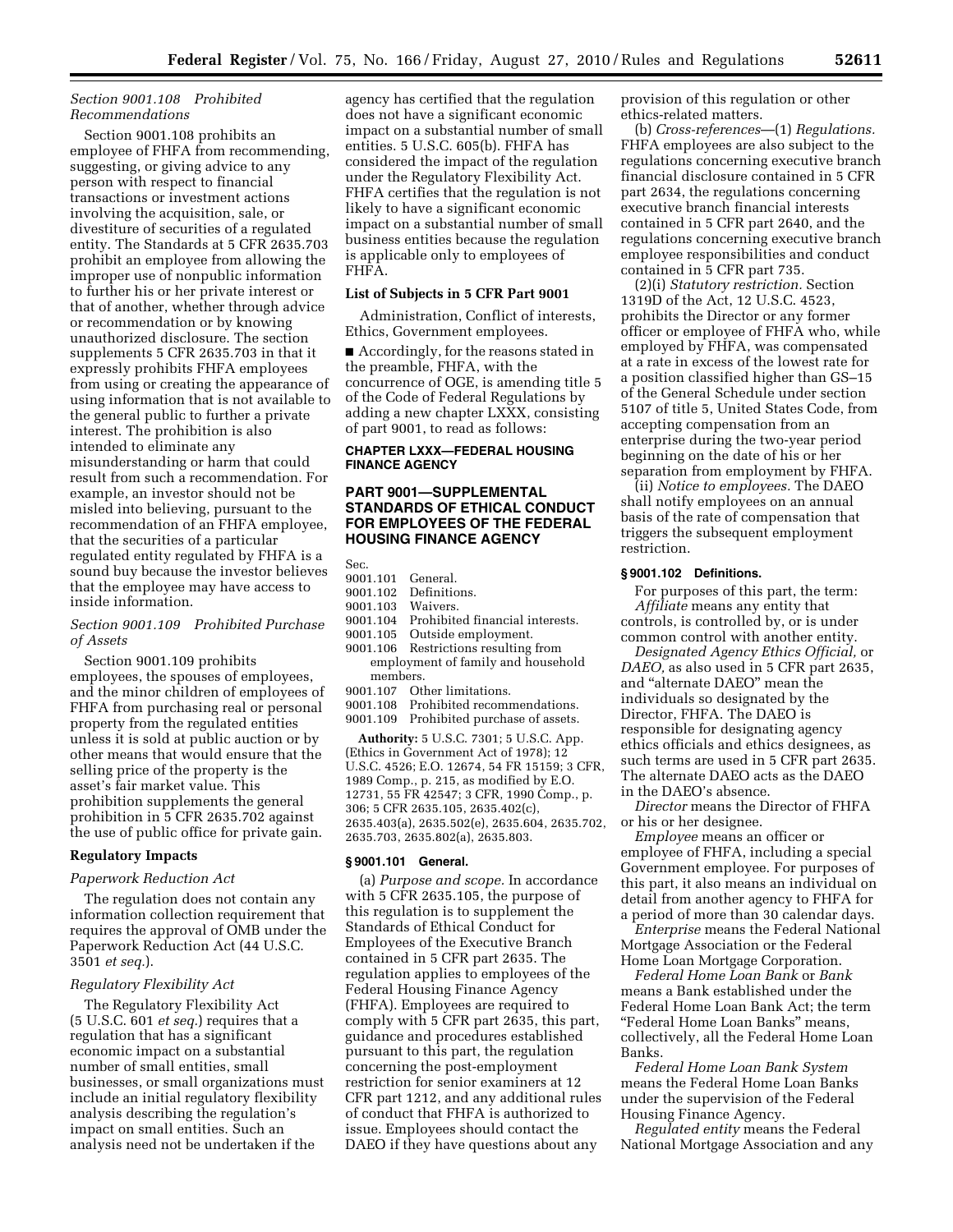affiliate thereof; the Federal Home Loan Mortgage Corporation and any affiliate thereof; or any Federal Home Loan Bank; the term "regulated entities" means, collectively, the Federal National Mortgage Association and any affiliate thereof; the Federal Home Loan Mortgage Corporation and any affiliate thereof; and the Federal Home Loan Banks.

*Safety and Soundness Act* means the Federal Housing Enterprises Financial Safety and Soundness Act of 1992 (12 U.S.C. 4501 *et seq.*), as amended by the Housing and Economic Recovery Act of 2008 (HERA), Public Law 110–289, 122 Stat. 2654 (2008).

*Security* means all interests in debt or equity instruments. The term includes, without limitation, secured and unsecured bonds, debentures, notes, securitized assets and commercial paper including loans securitized by mortgages or deeds of trust and securities backed by such instruments, as well as all types of preferred and common stock. The term encompasses current and contingent ownership interests including any beneficial or legal interest derived from a trust. Such interest includes any right to acquire or dispose of any long or short position in such securities and also includes, without limit, interests convertible into such securities, as well as options, rights, warrants, puts, calls and straddles with respect thereto. The term shall not, however, be construed to include deposit accounts, such as checking, savings, or money market deposit accounts.

## **§ 9001.103 Waivers.**

(a) *General.* The DAEO may waive any provision of this part upon finding that the waiver will not result in conduct inconsistent with 5 CFR part 2635 or otherwise prohibited by law, and that application of the provision is not necessary to ensure public confidence in the impartiality and objectivity with which the programs of FHFA are administered. Each waiver shall be in writing and supported by a statement of the facts and findings upon which it is based and may impose appropriate conditions, including but not limited to requiring the employee to execute a written disqualification statement or an agreement not to acquire additional securities.

(b) *Waiver of prohibitions relating to ownership or control of securities.* The DAEO may grant a waiver permitting the employee or the employee's spouse or minor children to own or control, directly or indirectly, any security prohibited under § 9001.104, if, in

addition to the standards under paragraph (a) of this section:

(1) Extenuating circumstances exist, such as ownership or control of the security was acquired:

(i) Prior to employment with FHFA; (ii) Through inheritance, gift, merger, acquisition, or other change in corporate structure, or otherwise without specific intent on the part of the employee, or employee's spouse or minor children, to acquire the security; or

(iii) By an employee's spouse or minor children as part of a compensation package in connection with employment or prior to marriage to the employee;

(2) The amount of the prohibited financial interest has a market value of less than the *de minimis* amount set forth in 5 CFR 2640.202(a);

(3) The employee makes a prompt and complete written disclosure of the interest; and

(4) If the employee is required to disqualify himself or herself from certain assignments, the disqualification does not unduly interfere with the full performance of the employee's duties.

## **§ 9001.104 Prohibited financial interests.**

(a) *General prohibition.* This section applies to all employees, except special Government employees. Except as permitted in paragraph (c) of this section, an employee or an employee's spouse or minor children, shall not directly or indirectly own or control securities owned, issued, guaranteed, securitized, or collateralized by a regulated entity.

(b) *Restrictions arising from thirdparty relationships.* If any of the entities listed in paragraphs (b)(1) through (6) of this section owns securities that an employee is prohibited from owning directly by paragraph (a) of this section, the employee is deemed to hold the securities indirectly. The entities are—

(1) A partnership in which the employee or employee's spouse or minor children are general partners;

(2) A partnership in which the employee or employee's spouse or minor children individually or jointly hold more than a 10 percent limited partnership interest;

(3) A closely held corporation in which the employee or employee's spouse or minor children individually or jointly hold more than a 10 percent equity interest;

(4) A trust in which the employee or employee's spouse or minor children have a legal or beneficial interest;

(5) An investment club or similar informal investment arrangement between the employee or employee's spouse or minor children and others; or

(6) Any other entity in which the employee or employee's spouse or minor children individually or jointly hold more than a 10 percent equity interest.

(c) *Exceptions to prohibition for certain interests.* Notwithstanding paragraphs (a) and (b) of this section, an employee or an employee's spouse or minor children may directly or indirectly own or control:

(1) A security for which a waiver has been granted pursuant to § 9001.103; and

(2) An interest in a publicly-traded or publicly-available diversified mutual fund or other collective diversified investment fund, including a widelyheld pension or other retirement fund if:

(i) Neither the employee, the employee's spouse, nor the employee's minor children exercise or have the ability to exercise control over the financial interests held by the fund; and

(ii) The fund does not indicate in its prospectus the objective or practice of concentrating its investments in securities of a regulated entity or regulated entities generally, and less than 25 percent of the total holdings of the fund are comprised of securities owned, issued, guaranteed, securitized, or collateralized by one or more regulated entities.

(d) *Reporting and divestiture.* An employee must provide, in writing, to the DAEO any financial interest prohibited under paragraph (a) of this section acquired prior to the effective date of this part or the commencement of employment with FHFA or without specific intent, as through gift, inheritance, or marriage, within 30 calendar days from the effective date of this part, commencement of employment with FHFA, or acquisition of such interest. Such financial interest must be divested within 90 calendar days from the date reported unless a waiver is granted in accordance with § 9001.103.

#### **§ 9001.105 Outside employment.**

(a) *Prohibited outside employment.*  Employees, except special Government employees, shall not engage in:

(1) Employment with a person or entity, other than a State or local government, that is registered as a lobbyist under the Lobbying Disclosure Act of 1995 (2 U.S.C. chapter 26) and engages in lobbying activities concerning FHFA programs; or

(2) Employment with any regulated entity or with the Office of Finance of the Federal Home Loan Bank System.

(b) *Prior approval for and concurrence with other outside employment*—(1) Except as provided in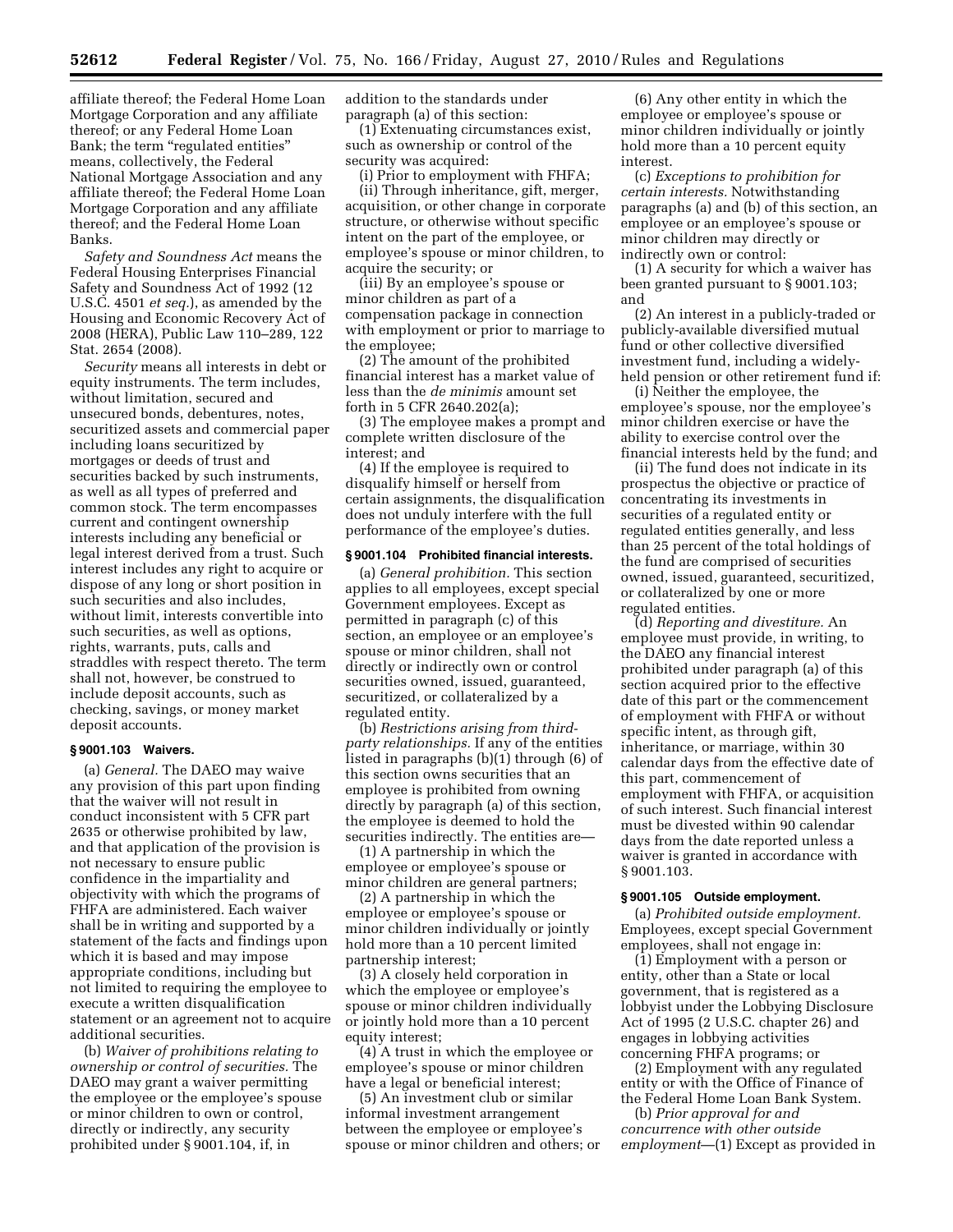paragraph (b)(2) of this section, before engaging in any outside employment that is not prohibited under paragraph (a) of this section, with or without compensation, an employee, other than a special Government employee, must obtain written approval from his or her supervisor and the concurrence of the DAEO. Nonetheless, special Government employees remain subject to other statutory and regulatory provisions governing their outside activities, including 18 U.S.C. 203(c) and 205(c), as well as applicable provisions of 5 CFR part 2635.

(2) An employee, other than a special Government employee, who before the effective date of this part or commencement of employment with FHFA commenced engaging in outside employment that is not prohibited under paragraph (a) of this section must request written approval from his or her supervisor and the concurrence of the DAEO within 30 calendar days of the effective date of this part or commencement of employment with FHFA. The employee may continue engaging in the outside employment while the request is under review.

(c) *Definition of outside employment.*  For purposes of paragraph (b) of this section, *outside employment* means any form of non-Federal employment or business relationship involving the provision of personal services, whether or not for compensation. It includes, but is not limited to, services as an officer, director, employee, agent, advisor, attorney, consultant, contractor, general partner, trustee, teacher, or speaker. It includes writing when done under an arrangement with another person or entity for production or publication of the written product. The definition does not include positions as trustee for a family trust for which the only beneficiaries are the employee, the employee's spouse, the employee's minor or dependent children, or any combination thereof. The definition also does not include participation in the activities of a nonprofit charitable, religious, professional, social, fraternal, educational, recreational, public service or civic organization, unless:

(1) The employee will receive compensation other than reimbursement of expenses;

(2) The organization's activities are devoted substantially to matters relating to the employee's official duties as defined in 5 CFR 2635.807(a)(2)(i)(B) through (E) and the employee will serve as officer or director of the organization; or

(3) The activities will involve the provision of consultative or professional services. *Consultative services* means

the provision of personal services by an employee, including the rendering of advice or consultation, which requires advanced knowledge in a field of science or learning customarily acquired by a course of specialized instruction and study in an institution of higher education, hospital, or similar facility. *Professional services* means the provision of personal services by an employee, including the rendering of advice or consultation, which involves application of the skills of a profession as defined in 5 CFR 2636.305(b)(1) or involves a fiduciary relationship as defined in 5 CFR 2636.305(b)(2).

**Note to § 9001.105(c):** There is a special approval requirement set out in both 18 U.S.C. 203(d) and 205(e), respectively, for certain representational activities otherwise covered by the conflict of interest restrictions on compensation and activities of employees in claims against and other matters affecting the Government. Thus, an employee who wishes to act as agent or attorney for, or otherwise represent his or her parents, spouse, children, or any person for whom, or any estate for which, he or she is serving as guardian, executor, administrator, trustee, or other personal fiduciary in such matters must obtain the approval required by law of the Government official responsible for the employee's appointment in addition to the regulatory approval required in this section.

(d) *Procedure for requesting approval and concurrence*—(1) The approval required by paragraph (b) of this section shall be requested by e-mail or other form of written correspondence in advance of engaging in outside employment as defined in paragraph (c) of this section.

(2) The request for approval to engage in outside employment shall set forth, at a minimum:

(i) The name of the employer or organization;

(ii) The nature of the activity or other work to be performed;

(iii) The title of the position; and (iv) The estimated duration of the outside employment.

(3) Upon a significant change in the nature or scope of the outside employment or in the employee's official position within FHFA, the employee must, within seven calendar days of the change, submit a revised request for approval and concurrence.

(e) *Standard for concurrence.* The DAEO may concur with the supervisor's approval required by paragraph (b) of this section only upon his or her written determination that the outside employment is not expected to involve conduct prohibited by statute or Federal regulation, including 5 CFR part 2635 and this part.

(f) *Issuance of instructions.* The DAEO may issue written instructions

governing the submission of requests for approval of and concurrence with outside employment under paragraph (d) of this section. The instructions may exempt categories of employment from the prior approval and concurrence requirement of paragraph (b) of this section based on a determination by the DAEO that employment within those categories of employment will generally be approved and is not likely to involve conduct prohibited by Federal law or regulation, including 5 CFR part 2635 and this part.

#### **§ 9001.106 Restrictions resulting from employment of family and household members.**

(a) *Disqualification of employee.* An employee may not participate in any particular matter in which a regulated entity is a party if the regulated entity employs as an employee or a consultant his or her spouse, child, parent, or sibling, or member of his or her household unless the DAEO has authorized the employee to participate in the matter using the standard set forth in 5 CFR 2635.502(d).

(b) *Reporting certain relationships.*  Within 30 calendar days of the spouse, child, parent, sibling, or member of the employee's household being employed by the regulated entity, the employee shall provide in writing notice of such employment to the DAEO.

## **§ 9001.107 Other limitations.**

(a) *Director and Deputy Directors.* The Director, the Deputy Director of the Division of Enterprise Regulation, the Deputy Director of the Division of Federal Home Loan Bank Regulation, and the Deputy Director for Housing Mission and Goals are subject to additional financial interest limitations as set forth in section 1312(g) of the Safety and Soundness Act, 12 U.S.C.  $4512(\sigma)$ .

(b) *Financial interests in Bank members and other financial institutions.* If an employee or the spouse or minor children of the employee directly or indirectly owns a financial interest in a member of a Bank or in a financial institution such as a mortgage bank, mortgage broker, bank, thrift, or other financial institution that originates, insures, or services mortgages that are owned, guaranteed, securitized, or collateralized by a regulated entity, the employee is cautioned not to violate the statutory prohibition against financial conflicts of interest set forth in 18 U.S.C. 208. The government-wide *de minimis* and other exceptions set forth in 5 CFR 2640.202 are applicable to the ownership or control of interests in such financial